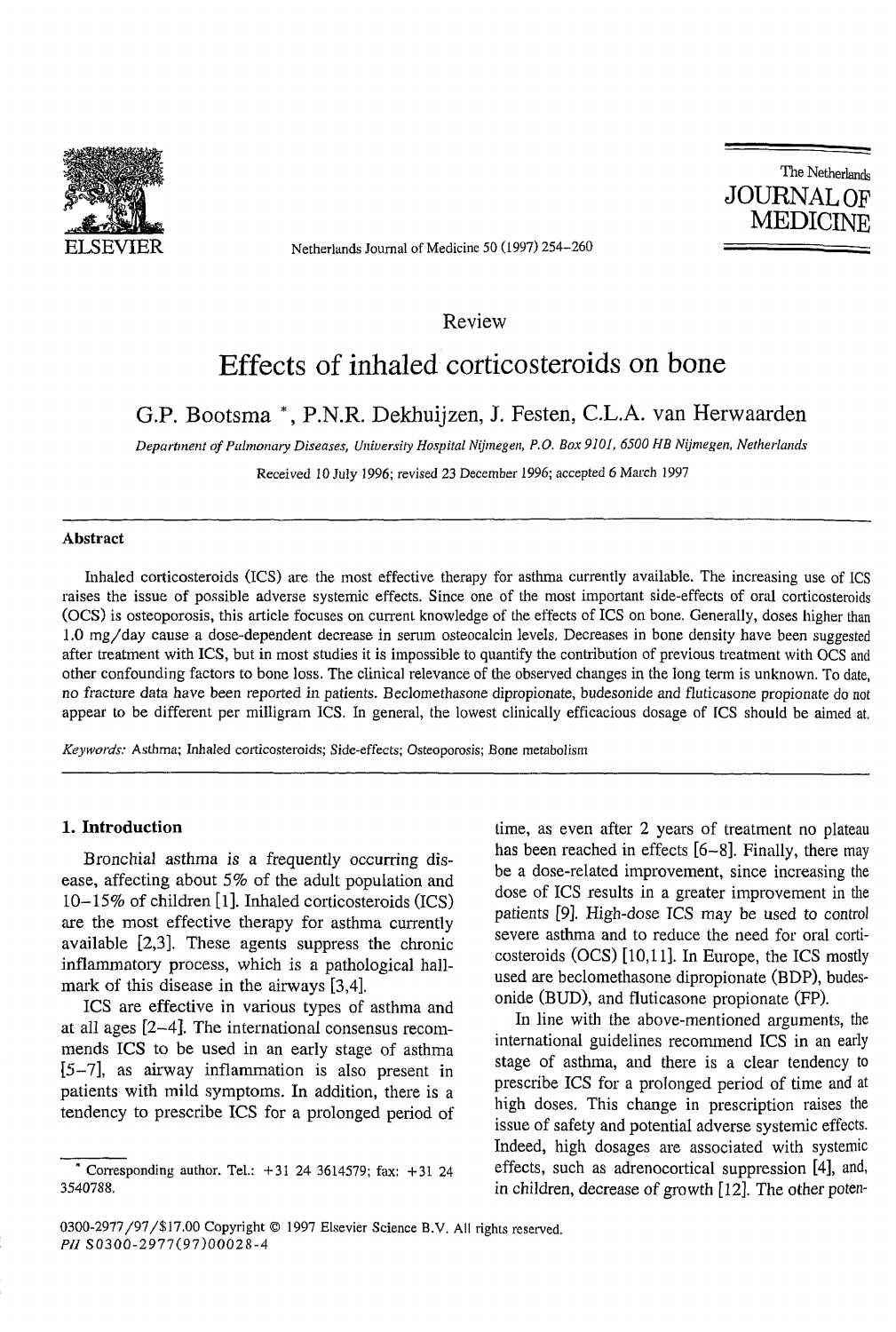## G. *P. Bootsma et ai / Netherlands Journal of Medicine 50 (1997) 254-260* 255

tially serious side-effect of ICS concerns bone metabolism and bone quality in the long term [13]. Osteoporosis is one of the most important side-effects of long-term treatment with OCS [14]. In this review we will focus on the currently known effects of ICS on bone.

# 2. Side-effects: general considerations

Only 10-15% of an inhaled dose of ICS reaches the target cells in the lower airways. The remaining part stays in the inhaler or is deposited in the oropharyngeal cavity. This may cause *local* side-effects, such as dysphonia and oral candidiasis [15]. The incidence of thrush varies from 5 to 20%, and is related to the dose of ICS. Dysphonia is a much more common problem and may be due to local myopathy of laryngeal muscles [16],

The amount of ICS that reaches the systemic circulation, and therefore causes the *systemic* sideeffects, is derived mainly ( $> 80\%$ ) from the part of ICS that is absorbed from the lung. The remainder comes from the fraction deposited in the oropharynx, which is swallowed and subsequently absorbed via the gastrointestinal tract [17]. The amount of ICS that reaches the systemic circulation in this way is small as a result of rapid biotransformation in the liver [18], and can be further reduced by the use of a large volume spacer or by mouth rinsing.

## 3, Effects of steroids on bone

One of the most important side-effects of corticosteroids is osteoporosis. Osteoporosis may affect up to 50% of patients on maintenance treatment with OCS [19]. OCS inhibit the intestinal absorption of calcium (Ca) and phosphate and may increase urinary Ca excretion. The resulting decrease in serum Ca evokes secondary hyperparathyroidism, which is reflected in an increased serum level of PTH [20]. OCS also decrease bone formation, as reflected by a decrease in alkaline phosphatase, osteocalcin and procollagen type 1 carboxy-terminal propeptide (P1CP) [20-23]. In addition, OCS possibly also increase bone resorp-

tion, reflected in an increase in urinary Ca/creatinine and hydroxyproline/creatinine ratios [20,23] (Fig. l). These changes lead to secondary osteoporosis and a rise in (non-traumatic) fracture incidence [19,20,24]. ICS interact with the same glucocorticoid receptors, and would therefore be expected to act along a similar pathway after systemic absorption. No significant effects on calcium or phosphate metabolism, however, were observed in adults in doses up to 2.4-3.2 mg/day for short periods of time [14,25]. Similarly, no changes were found in children treated with doses up to 0.8 mg/day [26,27]. Indices of bone formation, such as alkaline phosphatase (AP) or the bone-specific isoenzyme of AP, were not altered by ICS in most studies [25-31]. Only in the study of Ali et al. were changes found [32]. In this study in 8 healthy volunteers, a small decrease in AP was found after treatment with BDP 2.0 mg/day for 4 weeks, whereas after BUD 1.8 mg/day  $(n = 8)$  no changes were observed. The significance of this open and small study is furthermore limited because of inaccurate statistical analysis, Kerstjens et al. [33] found no differences in AP after 4 weeks treatment with at least 0.8 mg of BDP or BUD.

In contrast, studies with a wash-out or placebo period, or with a control group without ICS, showed a dose-dependent decrease of the serum osteocalcin level, currently the most commonly used marker of bone formation [34] (Fig. 2) [21,25-31,35-38]. Osteocalcin is a very sensitive marker of osteoblast activity, as most serum osteocalcin originates from new cellular synthesis [34]. Osteocalcin is a specific marker of bone formation in processes with uncou-

*3.1. Biochemical markers of bone turnover*



Fig. 1. Overview of the effects of oral corticosteroid (OCS) and

inhaled corticosteroids (ICS) on bone metabolism and bone struc-

ture. Solid arrows  $=$  OCS; dotted lines  $=$  ICS.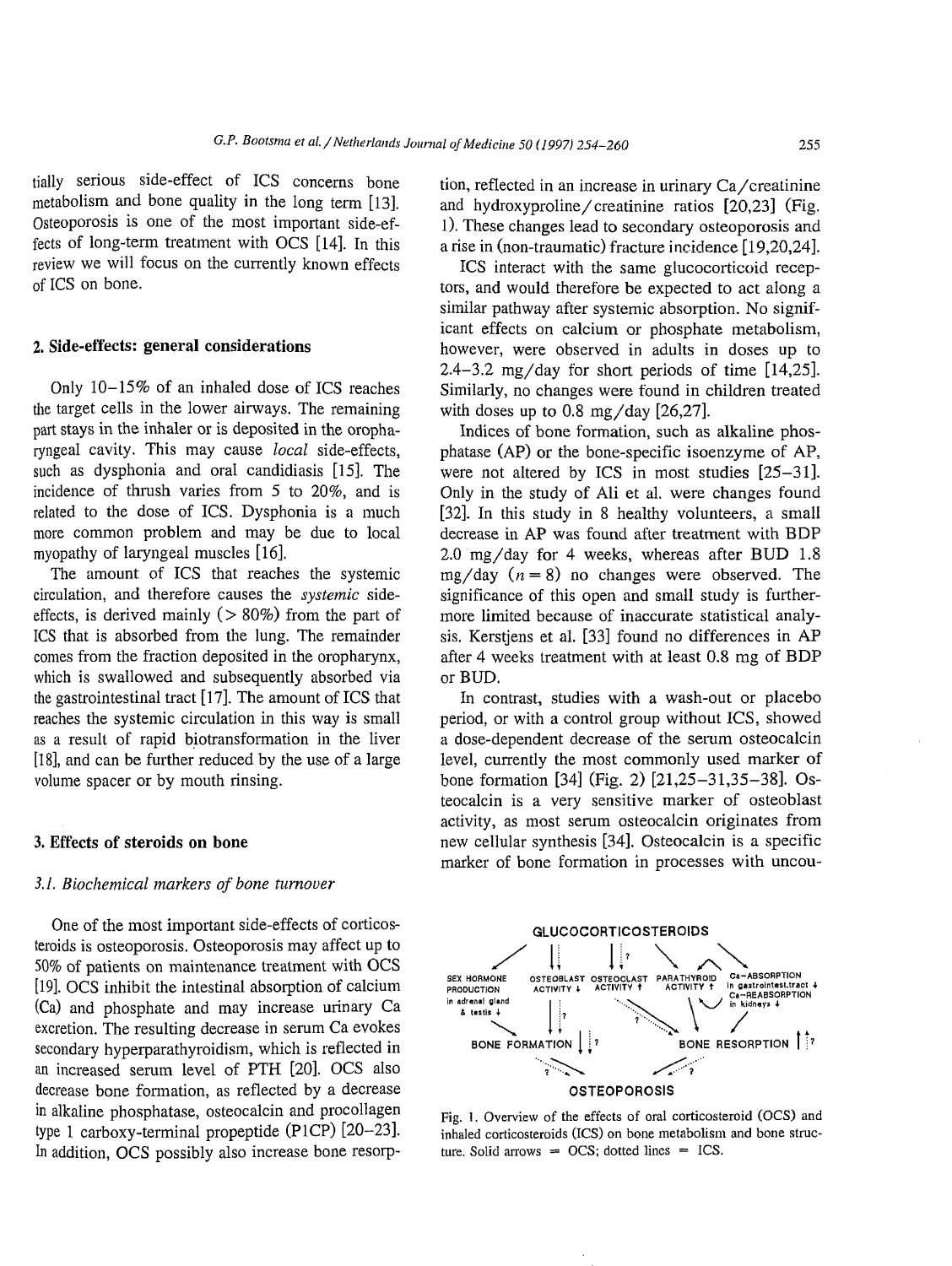



# 0.4 0.8 1.2 1.6 2.0 2.4 2.8 3.2

dosage steroids (mg/day)

Fig. 2. Changes in serum osteocalcin level as a result of inhaled corticosteroids (ICS) and equipotent doses of oral corticosteroids  $(OCS)$ .  $\bigcirc$  = budesonide;  $\bullet$  = beclomethasone dipropionate;  $\Diamond$ = fluticasone propionate;  $\Delta$  = oral prednisone. The symbols represent the outcomes in different studies [21,25-31,35-38],

[39]. Changes in trabecular bone are better reflected in the concentration of cross-links, and deoxypyridinoline is more specific for osseous tissue than are pyridinoline cross-links [34]. To date, only a few data are available on the effects of ICS on pyridinoline excretion in asthmatic patients, showing no changes [31,45]. Altogether, these findings indicate that in general ICS do not increase bone resorption. The long-term effects of ICS on bone metabolism

are unclear, Kerstjens and colleagues [33] reported that long-term treatment with ICS did not affect biochemical markers of bone metabolism. PICP and 1CTP remained unchanged after 2.5 years of treatment with 0.8 mg BDP daily. Long-term studies with higher dosages of ICS have not been reported to our knowledge.

pled bone formation and resorption, as is the case in glucocorticoid-induced osteoporosis [34,39].

No differences between BDP, BUD and FP appear to exist. From the same studies, effects of 'systemic equivalent doses' of OCS [40] are included in Fig. 2, showing the advantage of ICS. However, when looking at comparative trials between FP in half the dose of BDP, being clinically equipotent [41,42], osteocalcin levels were significantly lowered after the double dose of BDP, with no change after FP [31,43]. Ayres et al. [44] compared FP with BUD, but all patients already used  $1-2$  mg of ICS daily before the study. FP 1.0 and 2.0 mg, and BUD 1.6 mg daily did not change osteocalcin levels significantly. New markers of bone formation such as collagen type I extension peptides (P1CP) have shown no clear advantage over osteocalcin [34]. Markers of bone resorption, such as excretion of calcium and hydroxyprolines in urine, appeared to be increased in one study [32], but were unaltered in most studies [21,25,26,30,31,33,37]. Other markers of bone resorption include type 1 carboxy-terminal telopeptide (1CTP) and (deoxy)pyridinoline crosslinks [34,39]. 1CTP measures the degradation of mature type I collagen (containing pyridinoline cross-links). 1CTP has been found to increase in diseases that degrade the surface (cortical part) of bone tissue (e.g., rheumatoid arthritis, bone metastasis), and changes only a little when trabecular bone is affected as in the case of glucocorticoid therapy

*3.2. Bone mineral density*

Low bone mass is an essential feature of osteoporosis. The clinical diagnosis of osteoporosis requires the presence of at least one atraumatic fracture  $[46]$ . Measuring bone mineral density  $-$  by different techniques at different sites  $-$  is of prognostic relevance. In general, a reduction in bone mineral density by one standard deviation increases the risk of a fracture by 50-100% [47].

OCS in doses of 7.5 mg/day or more cause significant loss of bone in most patients, with a significantly greater loss of trabecular than of cortical bone. There is a relationship between rate of bone loss and OCS dose, with bone loss of up to 8% per year in doses of  $8-17$  mg/day and up to 17.5% in doses up to 25 mg/day [48]. However, lower doses of OCS may also have increased rates of bone loss [48,49]. Data suggest that bone loss is most pronounced in the early weeks of OCS therapy with subsequent slowing during prolonged treatment [48]. Up to 50% of patients on maintenance treatment with OCS may experience (non-traumatic) fractures in the long term [19,20,24,48]. Reductions in bone mineral density have also been suggested after treatment with ICS. Only a few studies have been conducted in patients who had previously (virtually) not been treated with OCS. A group of 26 children who had used  $\sim 0.6$  mg (range 0.4-0.8) BDP daily for a period of 2 years showed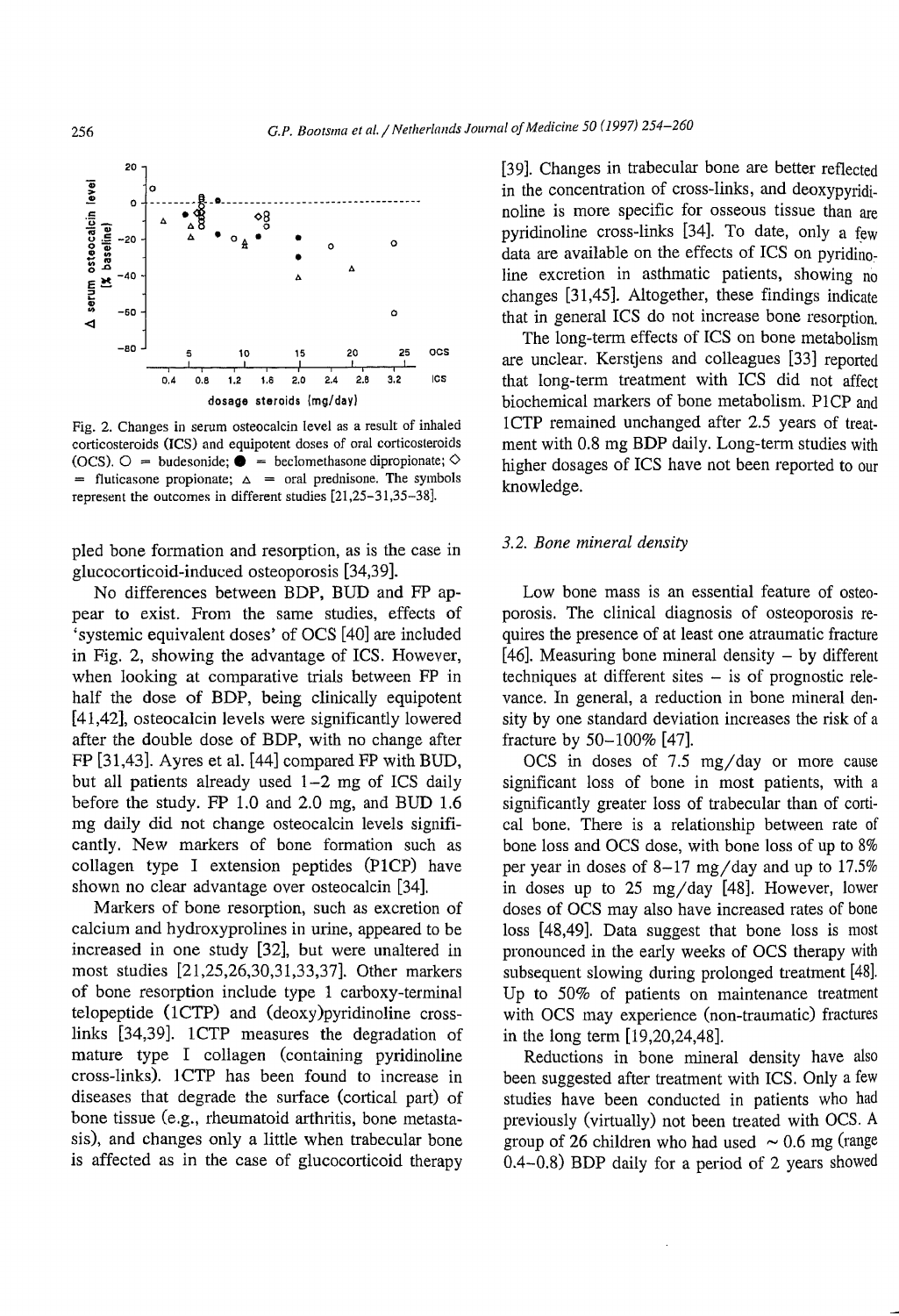# *G.P. Bootsma et al. / Netherlands Journal of Medicine 50 (1997) 254-260* 257

no changes compared to a control group [27]. On the other hand, a cross-sectional study in a group of 18 adult asthmatics, treated with at least 0.8 mg BDP or BUD for 1 year, showed a significant reduction in Z-score of the femoral head, compared with 18 asthmatics never having used ICS [13]. Serum osteocalcin was also significantly lower in the ICS-treated group than in the asthma control group. Again, there were no changes in AP or in urinary pyridinoline and deoxypyridinoline. Dose and duration of treatment with ICS correlated negatively with bone mineral density. Most studies examining changes in bone mineral density in patients with asthma are flawed because of failure to control for previous OCS use [46,50,51]. In other studies, the dose of ICS was probably too low to cause changes [52,53]. The previous use of OCS, however, may be the most important factor influencing bone mineral density, besides other factors such as increased age, inactivity, smoking, malnutrition, menopausal status and genetic predisposition. Finally, asthma itself may lower bone mineral density [45].

The hepatic excretion ratio of FP is almost 100%, resulting in an oral bioavailability of  $\leq 1\%$  [56].

Recently, Pauwels et al. [43] demonstrated that changing existing therapy with ICS (either BDP of BUD) to half the dose with FP resulted in a significant recovery of trabecular bone mineral density in Ward's triangle. This would be a confirmation that ICS really affect bone. Extensive data in this respect, however, have to be awaited.

3.3. *Comparison between BDP, BUD and FP*

In models of inflammation, BUD showed a 2-4 times higher *local anti-inflammatory activity* than BDP [57,58], FP showed twice the activity of BDP and BUD in one study, another found no significant differences between FP and BUD [59,60]. However, the extent to which these differences are also of clinical importance must be deduced from studies comparing these drugs on relevant parameters. With regard to *clinical efficacy* of BDP and BUD, no differences were shown over a wide dosage interval (0.4-1.5 mg), when compared in similar dosages and forms of administration, both in adults  $[11,61-66]$ and in children [67-69]. Even with different dosages and a difference in deposition in the airways, these studies also did not show any difference in clinical efficacy between the two preparations. The majority of comparable trials of FP (although mostly assessed against BDP) confirm preclinical data suggesting a higher clinical potency of *FP* over a wide dosage range (for review, see [41,70]). With regard to the systemic effects, the negligible oral bioavailability of FP compares favourably with the other ICS. However, as the majority of the systemic available dose reaches the bloodstream after absorbtion from the lungs, assessment of overall systemic activity remains necessary. There appear to be no differences in systemic effects of the 3 ICS in equal dosages (Fig. 2). However, there appears to be a clear dose-related increase in systemic effects. As FP on a milligram base is more potent than BDP (and possibly BUD [70], this offers the ability to deliver lower dosages with similar clinical efficacy, leading to less effect on bone structure and

The risk/benefit ratio of inhaled steroids is determined by the ratio of local (airway) efficacy versus systemic glucocorticoid activity. There are clear differences between the existing ICS with respect to *pharmacokinetic properties*. In the lung, BDP is hydrolysed to its much more active metabolite, beclomethasone-17-monopropionate (17-BMP) [54]. Metabolism of BUD and FP does not occur in the lung [38,55]. Systemic effects may also arise from absorption of the drugs from the oropharynx and from the gut after swallowing. ICS have an extensive first-pass metabolism in the liver, converting the ICS into hardly active or non-active metabolites. BUD is transformed 2-4 times more rapidly than 17-BMP, with an oral systemic bioavailability of  $11\%$  [55]. metabolism. 4. Conclusion

The short- and long-term clinical efficacy of ICS in asthmatics has now been proved convincingly. With regard to higher dosages, it cannot be excluded that these drugs have adverse effects on bone in the long term. Dose-dependent changes in parameters of bone metabolism indicate systemic effects in the short term, but the course after long-term treatment is unknown. Furthermore, the relationship of these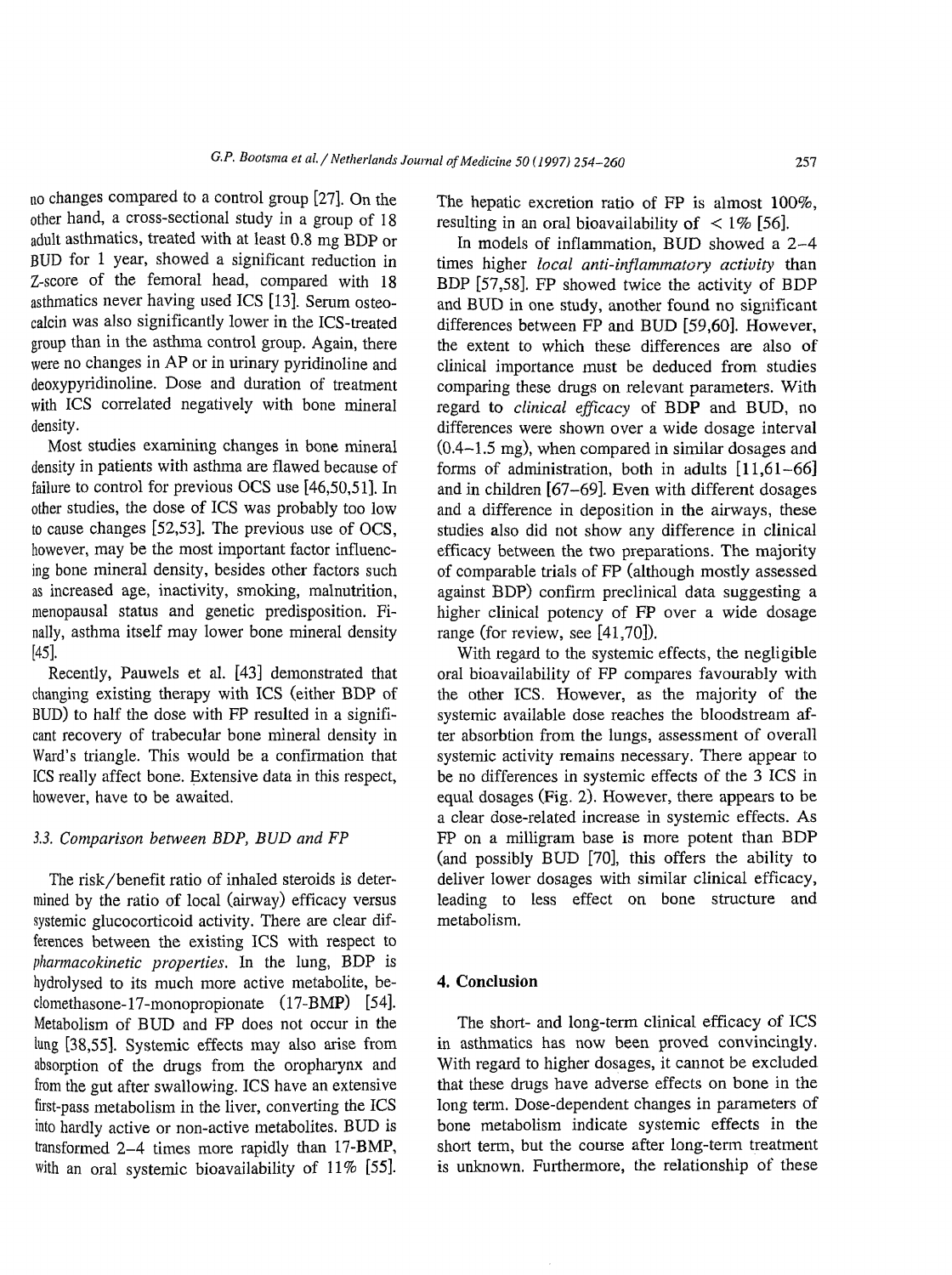258 *G,P. Bootsma et al. / Netherlands Journal of Medicine 50 (1997) 254-260* 

changes to bone quality is speculative. It still needs to be determined whether changes in bone turnover actually signify an increased fracture risk in the long term, To date, this has not been observed in clinical practice. Clearly, more controlled studies are needed since no definitive answer has been given. Measuring indices of bone metabolism and bone mineral density in patients treated with only ICS should not be used so far in clinical practice. Nevertheless, an increasing number of studies report effects of ICS on bone. In this respect, the lack of short-term effects on bone metabolism by FP, in contrast to clinically equipotent dosages of BDP, may be of potential interest. In the meantime, caution is desirable when administering high dosages of ICS over a long period of time, since there are differences in individual sensitivity to ICS. The lowest possible dosage of ICS that has a clinically optimal effect on symptoms, lung function and bronchial hyperresponsiveness should be aimed at.

#### References

[1] Alabaster VA, Moore BA. Drug intervention in asthma: present and future. Thorax 1993;48:176-182.

- [10] Smith MJ, Hodson ME. High-dose beclomethasone inhaler in the treatment of asthma. Lancet 1983 ;i:265—269.
- [11] Rafferty P, Tucker LG, Frame MH, Fergusson RJ, Biggs B-A, Crompton GK. Comparison of budesonide and beclomethasone diproprionate in patients with severe chronic asthma: assessment of relative prednisolone-sparing effects. Br J Dis Chest 1985;79:244-250.
- [12] Zeitlin SR, Crowley S, Hindmarsh PC, Brook CGD. Inhaled corticosteroids and growth. Eur Respir Rev 1993;3( 13):333— 337.

O\*Byrne PM, Hargreave FE. Long-term effects of budesonide on airway responsiveness and clinical asthma severity in inhaled steroid-dependent asthmatics. Eur Respir J 1990;3:1122-1227.

- [13] Hanania NA, Chapman KR, Sturtridge WC, Szalai JP, Kesten S. Dose related decrease in bone density among asthmatic patients treated with inhaled corticosteroids. J Allergy Clin Immunol 1995;96:571-579.
- [14] Toogood JH, Crilly RG, Jones G, Nadeau J, Wells GA. Effect of high-dose inhaled budesonide on calcium and phosphate metabolism and the risk of osteoporosis. Am Rev Respir Dis 1988;138:57-61.
- [15] Toogood JH, Jennings B, Greenway RW, Chuang L. Candidiasis and dysphonia complicating beclomethasone treatment of asthma. J Allergy Clin Immunol 1980;65:145-153.
- [16] Williams AJ, Baghat MS, Stableforth DE, Cayton RM, Shenoi PM, Skinner C. Dysphonia caused by inhaled steroids: recognition of a characteristic laryngeal abnormality. Thorax 1983;38:813-821.
- [17] Pedersen S, Steffensen G, Ohlsson SV. The influence of orally deposited budesonide on the systemic availability of budesonide after inhalation from a Turbuhaler®. Br J Clin Pharmacol 1993;36:211-214.
- [18] Stiksa G, Giennow C, Johannesson N. An open cross-over trial with budesonide and beclomethasone dipropionate in patients with bronchial asthma. Eur J Respir Dis 1982;63:266-267.
- [2] Bames PJ. A new approach to the treatment of asthma. N Engl J Med 1989;321:1517-1527.
- [3] Bames PJ. Anti-inflammatory therapy for asthma. Annu Rev Med 1993;44:229-242.
- [4] Barnes PJ, Pedersen S. Efficacy and safety of inhaled corticosteroids in asthma. Am Rev Respir Dis 1993;148:S1-S26.
- [5] Guidelines on the management of asthma. Thorax 1993;48:S1-S24.
- [6] Juniper EF, Kline PA, Vanzieleghem MA, Ramsdale EH, O'Byrne PM, Hargreave FE, Effect of long-term treatment with an inhaled corticosteroid (budesonide) on airway hyperresponsiveness and clinical asthma in non-steroid dependent asthmatics. Am Rev Respir Dis 1990;142:832-836.
- [7] Haahtela T, Jarvinen M, Kava T. Comparison of a  $\beta_2$ -agonist, terbutaline, with an inhaled corticosteroid, budesonide, in newly detected asthma. N Engl J Med 1991;325:388-392.
- [8] Kerstjens HAM, Brand PLP, Hughes MD, et al. A comparison of brochodilator therapy with or with-out inhaled corticosteroid therapy for obstructive airways disease. N Engl J Med 1992;327:1413-1419.
- [9] Juniper EF, Kline PA, Van Zieleshem MA, Ramsdale EH,
- [19] Adinoff AD, Hollister JR. Steroid-induced fractures and bone loss in patients with asthma. N Engl J Med 1983;309:265-267.
- [20] Reid IR. Pathogenesis and treatment of steroid osteoporosis. Clin Endocrinol 1989;30:83-103.
- [21] Jennings BH, Andersson KE, Johansson SA, Assessment of systemic effects of inhaled budesonide and oral prednisolone on adrenal function and markers of bone turnover. Eur J Clin Pharmacol 1991;40:77-82.
- [22] Oikarinen A, Autio P, Vuori J, et al. Systemic glucocorticoid treatment decreases serum concentrations of carboxyterminal propeptide of type 1 procollagen and aminoterminal propeptide of type III procollagen. Br J Dermatol 1992; 126:172— 178.
- [23] Morrisson D, Ali NJ, Routledge PA, Capewell S. Bone turnover during short course prednisolone treatment in patients with chronic obstructive airways disease. Thorax 1992;47:418-420.
- [24] Worth H, Stammen D, Keck E. Therapy of steroid-induced bone loss in adult asthmatics with calcium, vitamin D, and

diphosphonate. Am J Respir Crit Care Med 1994; 150:394- 397.

[25] Hodsman AB, Toogood JH, Jennings B, Fraher LJ, Baskerville JC. Differential effects of inhaled budesonide and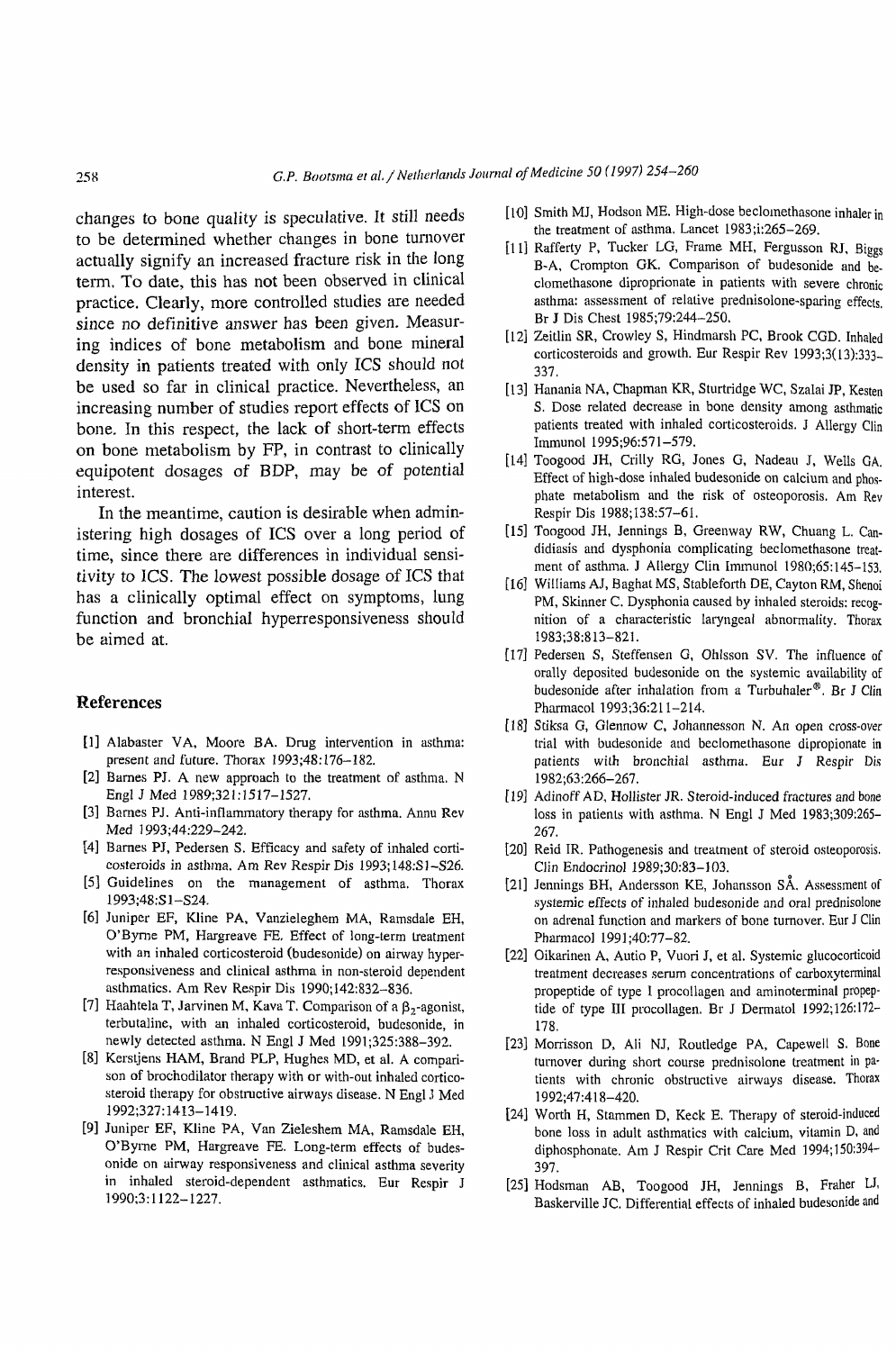## *G.P*. *Bootsma et al / Netherlands Journal of Medicine 50 (1997) 254-260* 259

- [29] Sorva R, Turpeinen M, Juntunen-Backman K, Karonen S-L, Sorva A. Effects of inhaled budesonide on serum markers of bone metabolism in children with asthma. J Allergy Clin Immunol 1992;90:808-815.
- [30] Puolijoki H, Liippo K, Herrala J, Salmi M, Risteli J, Tala E. Does high dose inhaled beclomethasone effect the calcium metabolism?. Eur Respir J 1991 ;4:483s.
- [31] Bootsma GP, Dekhuijzen PNR, Festen J, Mulder PGH, Swinkels LMJW, Van Herwaarden CLA. Fluticasone propionate does not influence bone metabolism in contrast to beclomethasone dipropionate. Am J Respir Crit Care Med 1996;153:924-930.
- [32] Ali NJ, Capewell S, Ward MJ. Bone turnover during high dose inhaled corticosteroid treatment. Thorax 1991 ;46:160— 164.
- [33] Kerstjens HAM, Postma DS, Van Doormaal JJ, et al. Effects or short-term and long-term treatment with inhaled corticosteroids on bone metabolism in patients with airways obstruction. Thorax 1994;49:652-656.
- [34] Van Daele PLA, Birkenhäger JC, Pols HAP. Biochemical
- oral prednisolone on serum osteocalcin. J Clin Endocrinol Metab 1991;72:530-540.
- [26] Wolthers OD, Riis BJ, Pedersen S. Bone turnover in asthmatic children treated with oral prednisolone or inhaled budesonide. Pediatr Pulmonol 1993;16:341-346.
- [27] König P, Hillman L, Cervantes C, et al. Bone metabolism in children with asthma treated with inhaled beclomethasone dipropionate. J Pediatr 1993;122:219-226.
- [28] Meeran K, Hattersley A, Burrin J, Shiner R, Ibbertson K. Oral and inhaled corticosteroids reduce bone formation as shown by plasma osteocalcin levels. Am Rev Respir Dis 1995;151:333-336.

- [50] Ip M, Lam K, Yam L, Kung A, Ng M. Decreased bone mineral density in premenopausal asthma patients receiving long-term inhaled steroids. Chest 1994;105:1722-1727.
- [51] Reid DM, Nicoll JJ, Smith MA, Higgins B, Tothili P, Nuki G. Corticosteroids and bone mass in asthma; comparisons with rheumatoid arthritis and polymyalgia rheumatica. Br Med J 1986;293:1463–1466.
- [52] Luengo M, Del Rio L, Guanabens N, Picado C. Long-term effect of oral and inhaled glucocorticoids on bone mass in chronic asthma. A two year follow-up study. Eur Respir J 1991;4:342s.
- [53] Wolff AH, Adelsberg B, Aloia J, Zitt M. Effect of inhaled corticosteroid on bone density in asthmatic patients: a pilot study. Ann Allergy 1991;67:117-121.
- [54] Wurthwein G, Rhodewald P. Activation of beclomethasone dipropionate by hydrolysis to beclomethasone-17-monopropionate. Biopharmacol Drug Dispos 1990;11:381-394.
- [55] Ryrfeldt A, Andersson P, Edsbäcker S, Tönnesson M, Davies D, Pauwels R. Pharmacokinetics and metabolism of budesonide, a selective glucocorticoid. Eur J Respir Dis 1982;63(suppl):86-95.
- [56] Harding SM. The human pharmacology of fluticasone propionate. Respir Med 1990;84:25-29.

cokinetic properties, and therapeutic use in asthma. Drugs 1994;47:318-331.

- [44] Ayres JC, Bateman ED, Lundback B, Harris TAJ. International Study Group: High dose fluticasone propionate, 1 mg daily, versus fluticasone propionate, 2 mg daily, or budesonide, 1.6 mg daily, in patients with chronic severe asthma. Eur Respir J 1995;8:579-586.
- [45] Packe GE, Douglas JG, McDonald AF, Robins SP, Reid DM. Bone density in asthmatic patients taking high dose inhaled beclomethasone and intermittent systemic corticosteroids. Thorax 1992;47:414-417.
- [46] Conference report. Consensus development conference: Prophylaxis and treatment of osteoporosis. Am J Med 1991;90:107-110.
- [47] Desforges JF. Clinical use of bone densitometry. N Engl J Med 1991;324:1105-1109.
- [48] Lukert BP, Raisz LG. Glucocorticoid-induced osteoporosis: pathogenesis and management. Ann Intern Med 1990;112:352-364.
- [49] Saito JK, Davis JW, Wasnich RD, Ross PD. Users of low-dose glucocorticoids have increased bone loss rates: a longitudinal study. Calcif Tissue Int 1995;57:115-119.
- markers of bone turnover: an update. Neth J Med 1994;44:65-72.
- [35] Leech JA, Hodder RV, Ooi DS, Gay J. Effects of short-term inhaled budesonide and beclomethasone dipropionate on serum osteocalcin in premenopausal women. Am Rev Respir Dis 1993;148:113-135.
- [36] Pouw EM, Prummel MF, Oosting H, Roos CM, Endert E. Beclomethasone inhalation decreases serum osteocalcin concentrations. Br Med J 1991;302:627-628.
- [37] Toogood JH, Jennings B, Hodsman AB, Baskerville J, Fraher LJ. Effects of dose and dosing schedule of inhaled budesonide on bone turnover. J Allergy Clin Immunol 1991;88:572-580.
- .38] Grove A, Allam C, McFarlane LC, McPhate G, Jackson CM, Lipworth BJ. A comparison of the systemic bioactivity of inhaled budesonide and fluticasone propionate in normal subjects. Br J Clin Pharmacol 1994;38:527-532.
- .39] Ristelli L, Ristelli J. Biochemical markers of bone metabolism. Ann Med 1993;25:385-393.
- 40] Toogood JH, Baskerville J, Jennings B, Lefcoe NM, Johansson S-A. Bioequivalent doses of budesonide and prednisone in moderate and severe asthma. J Allergy Clin Immunol 1989;84:688-700. 41] Holliday SM, Faulds D, Sorkin EM. Inhaled fluticasone propionate: a review of its pharmacodynamic and pharma-
- [42] Bootsma GP, Dekhuijzen PNR, Festen J, Mulder PGH, Van Herwaarden CLA. Comparison of fluticasone propionate and beclomethasone dipropionate on direct and indirect measurements of bronchial hyperresponsiveness in patients with stable asthma. Thorax 1995;49:1044-1050.
- [43] Pauwels RA, Demedts MG, Yemault JC, Geusens P, Roosens WA. Belgian multicentre study: Comparison of long-term safety and efficacy of fluticasone propionate and beclomethasone dipropionate in combination with salmeterol in patients with moderate to severe asthma. Am J Respir Crit Care Med 1995;15l:A276.

[57] Johansson SA, Andersson K-E, Brattsand R, Gruvstad E,